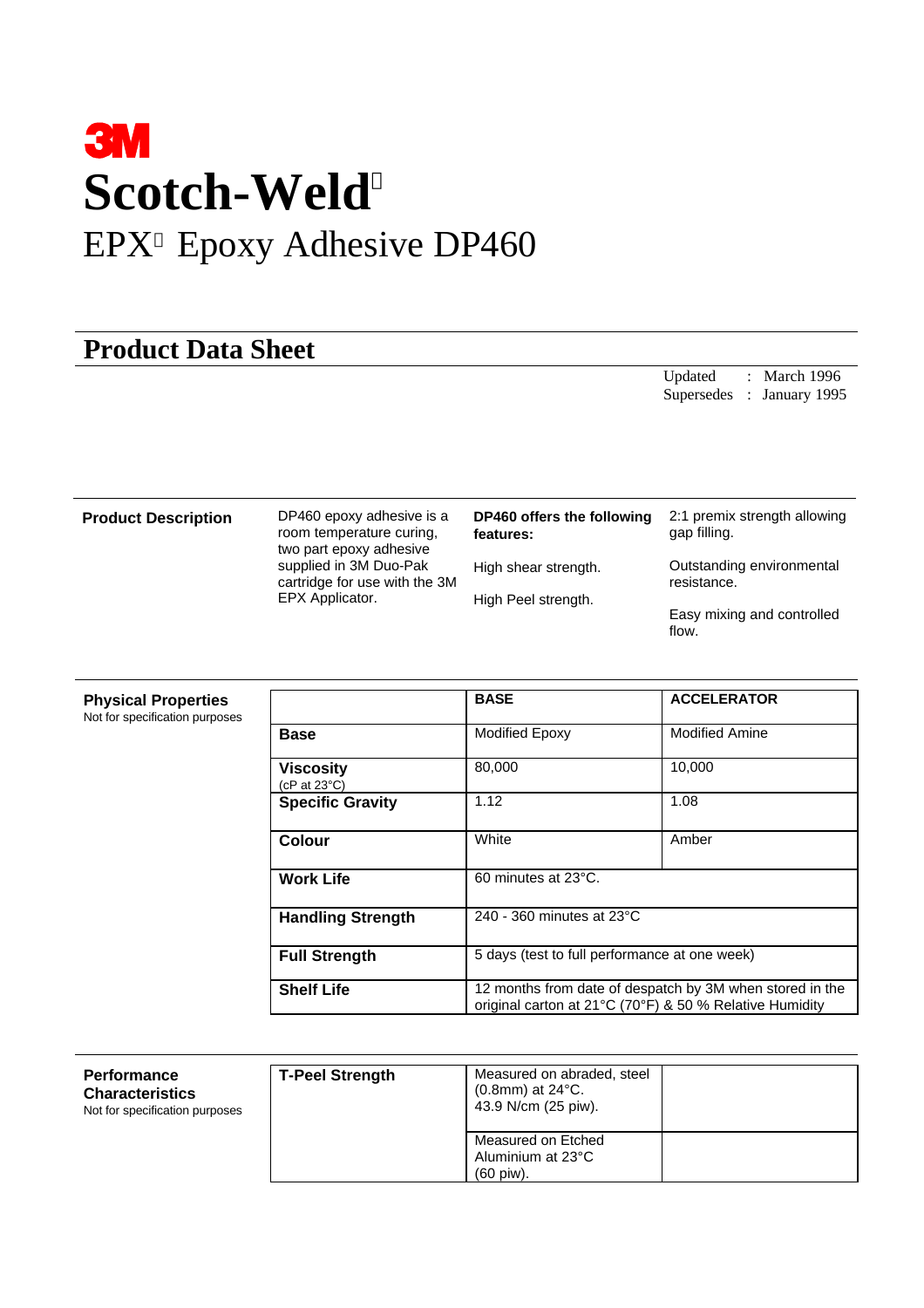Date : March 1996 EPX Epoxy Adhesive DP460

| <b>Performance</b><br><b>Characteristics (Cont)</b><br>Not for specification purposes | <b>Overlap Shear Strength</b>                                                                                                                                                                                                                      | The following strength<br>values were obtained with<br>DP460 when tested after 7<br>day cure cycle at $24^{\circ}$ C. | Substrates solvent wiped,<br>abraded and solvent wiped<br>prior to bonding.                           |
|---------------------------------------------------------------------------------------|----------------------------------------------------------------------------------------------------------------------------------------------------------------------------------------------------------------------------------------------------|-----------------------------------------------------------------------------------------------------------------------|-------------------------------------------------------------------------------------------------------|
|                                                                                       |                                                                                                                                                                                                                                                    | MPa                                                                                                                   | psi                                                                                                   |
|                                                                                       | <b>Galvanised Steel</b><br><b>Cold Rolled Steel</b><br><b>FPL Etched Aluminium</b><br>Copper<br><b>Stainless Steel</b><br><b>Brass</b><br>Acrylic<br><b>PVC</b><br>Polycarbonate<br>Neoprene/Steel<br><b>SBR/Steel</b><br><b>ABS</b><br><b>FRP</b> | 13.8<br>19.3<br>31.0<br>27.6<br>27.6<br>27.6<br>2.3<br>2.4<br>3.4<br>$0.8*$<br>$1.0*$<br>4.0<br>$6.9*$                | 2000<br>2800<br>4500<br>4000<br>4000<br>4000<br>330<br>350<br>500<br>$120*$<br>$140*$<br>575<br>1000* |
|                                                                                       |                                                                                                                                                                                                                                                    | * Denotes Substrate Failure                                                                                           |                                                                                                       |

## **Environmental Resistance**

Etched Aluminium. Overlap<br>shear tested at 23°C.

| <b>Environment</b>        | <b>Condition</b>                                   | <b>Etched AL</b><br>(MPa) | <b>Galv Steel</b><br>(MPa) |
|---------------------------|----------------------------------------------------|---------------------------|----------------------------|
| 23°C / 50% RH             | 30 days                                            | 35.8                      | 15.2                       |
| <b>Distilled Water</b>    | 30 days immersion                                  | 35.2                      | 15.9                       |
| <b>Water Vapour</b>       | 50°C / 100% RH, 30 days<br>93°C / 100% RH, 14 days | 34.5<br>21.4              | 13.1<br>10.3               |
| Antifreeze/ $H2O$ (50/50) | 82°C 30 day immersion                              | 34.5                      | 13.8                       |
| Isopropanol               | 23°C 30 day immersion                              | 39.3                      | 13.8                       |
| Methyl Ethyl Ketone       | 23°C 30 day immersion                              | 29.0                      | 13.8                       |
| Salt Spray 5%             | $65^{\circ}$ C 30 days                             | 35.2                      | 13.1                       |

| <b>Electrical Properties</b> | <b>Dielectric Strength</b><br>(Volts/mm) | $2.8 \times 10^{4}$    |  |
|------------------------------|------------------------------------------|------------------------|--|
|                              | <b>Volume Resistivity</b><br>(Ohms/cm)   | 2.4 x 10 <sup>14</sup> |  |

| <b>Thermal Properties</b> | <b>Thermal Conductivity</b><br>$W/m^{\circ}C$ | <b>Coefficient of Thermal</b><br>Expansion ( $cm/cm/C$ )                                         |
|---------------------------|-----------------------------------------------|--------------------------------------------------------------------------------------------------|
|                           | 0.180                                         | $-50^{\circ}$ C to 30 $^{\circ}$ C 59 x 10 <sup>-6</sup><br>50°C to 110°C 159 x 10 <sup>-6</sup> |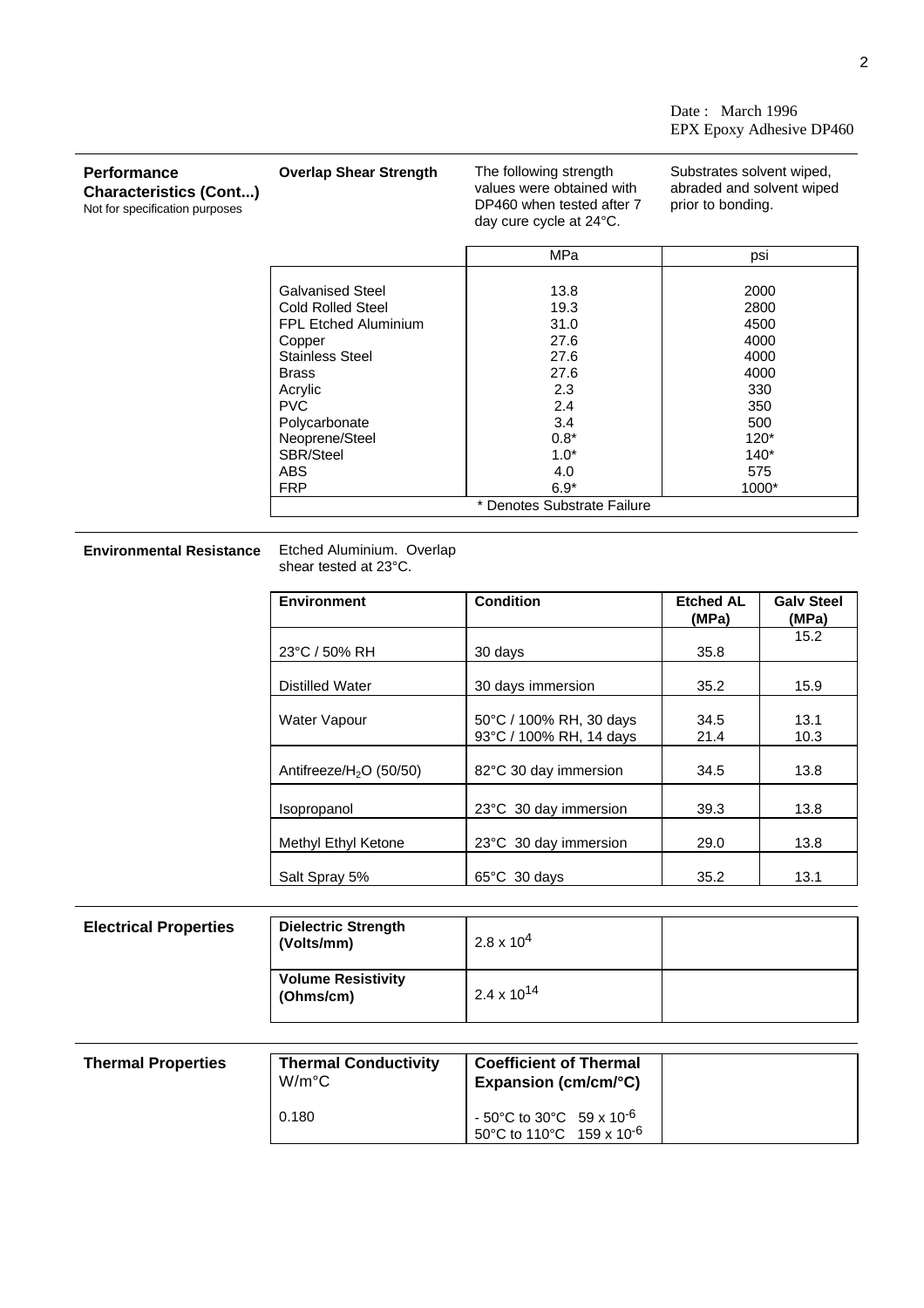Date : March 1996 EPX Epoxy Adhesive DP460

**No2.** (Ketone blend) **3M Industrial Cleaner**

(Aerosol).

| <b>Storage Conditions</b>              | Store product at 16 to 27°C<br>for maximum storage life.<br>High temperatures reduce<br>normal storage life.                                                                                                                                                                                                                                                                                                                                                                                                                                                                    | Rotate stock on a "first in-<br>first out" basis.                                                                                                                                                                                                                                                                                                                                                                                                                                                                                                                                                                                                                                                                                              |                                                                                                                                                                                                                                                                                                                                                                                                                                                                                                                                                                                                                                                                       |
|----------------------------------------|---------------------------------------------------------------------------------------------------------------------------------------------------------------------------------------------------------------------------------------------------------------------------------------------------------------------------------------------------------------------------------------------------------------------------------------------------------------------------------------------------------------------------------------------------------------------------------|------------------------------------------------------------------------------------------------------------------------------------------------------------------------------------------------------------------------------------------------------------------------------------------------------------------------------------------------------------------------------------------------------------------------------------------------------------------------------------------------------------------------------------------------------------------------------------------------------------------------------------------------------------------------------------------------------------------------------------------------|-----------------------------------------------------------------------------------------------------------------------------------------------------------------------------------------------------------------------------------------------------------------------------------------------------------------------------------------------------------------------------------------------------------------------------------------------------------------------------------------------------------------------------------------------------------------------------------------------------------------------------------------------------------------------|
| <b>Directions for Use</b><br>/Clean Up | Place the cartridge into the<br>3M EPX Applicator and clip<br>into position.<br>Remove the resealable cap.<br>Expel a small quantity of<br>adhesive and ensure both<br>components flow freely.<br>Attach correct mixer nozzle<br>(this should have 20 or<br>more elements).<br>Dispense the adhesive as<br>required.<br>When finished either leave<br>the nozzle in place and<br>store, or remove the nozzle,<br>wipe clean the tip, and<br>replace cap.<br>To re-start after storage<br>remove the old nozzle with<br>cured adhesive and re-fit a<br>new nozzle, or remove the | <b>Surface Preparation:</b><br>The degree of surface<br>preparation depends on the<br>bond strength required and<br>the environment likely to be<br>encountered by the bonded<br>structure. For most plastics<br>solvent wiping with 3M VHB<br>surface cleaner, followed by<br>abrasion with 3M<br>Scotchbrite 7447, followed<br>by a further solvent wipe<br>until clean, will give good<br>performance (except for<br>acetal, polyethylene and<br>polypropylene and some<br>other low surface energy<br>materials). This also<br>applies to powder coat<br>paints and other stoved<br>paint systems.<br>The same surface<br>preparation will also give<br>good adhesion to metal<br>surfaces. The objective is<br>to remove loosely attached | surface contaminants in<br>addition to enhancing<br>mechanical adhesion. Grit-<br>blasting using a clean, fine<br>grit also offers excellent<br>adhesion on many metallic<br>substrates.<br>Where humid environments<br>are likely to be encountered<br>by metallic substrates we<br>recommend additional<br>priming with 3M Scotch-<br>Weld 3901. Alternatively,<br>chemical conversion coating<br>techniques combined with<br>priming can offer the best<br>durability.<br>Clean-Up:<br>Excess uncured adhesive<br>can be removed with the<br>following solvents:<br><b>3M VHB Surface Cleaner</b><br>(mild alcohol based cleaner)<br><b>3M Scotch-Grip Solvent</b> |

surface films such as oils, waxes, dusts, mill-scale, loose paints and all other

cap and fit a new nozzle.